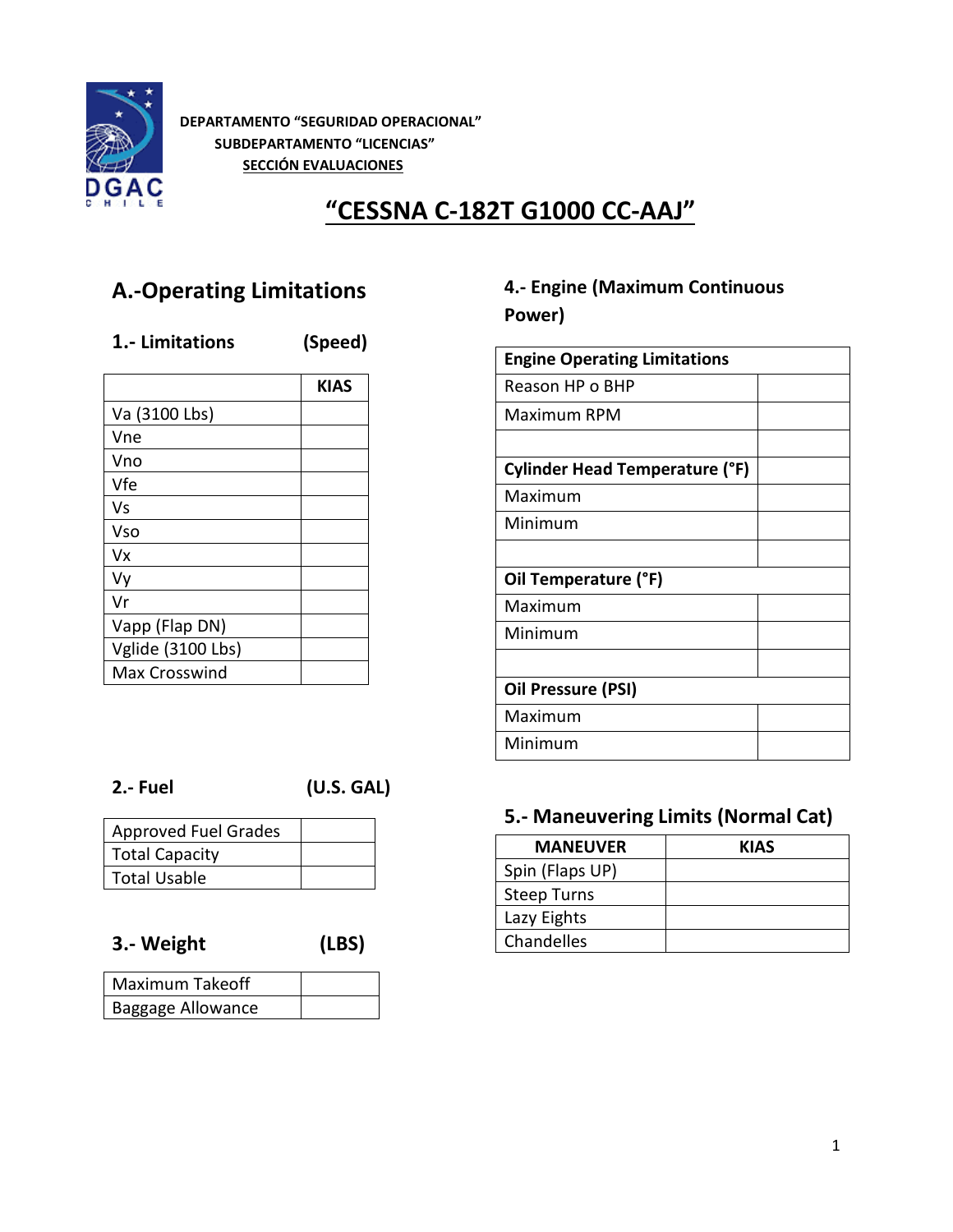# **B.-EMERGENCY PROCEDURES**

### **1. ENGINE FAILURE DURING TAKEOFF ROLL**

| 1. Throttle Control            |  |
|--------------------------------|--|
| 2. Brakes                      |  |
| 3. Wing Flaps                  |  |
| 4. Mixture Control             |  |
| 5. MAGNETOS Switch             |  |
| 6. STBY BATT Switch            |  |
| 7. MASTER Switch (ALT and BAT) |  |

#### **2. ENGINE FAILURE INMEDIATELY AFTER TAKEOFF**

1. Speed

| 2. Mixture Control             |  |
|--------------------------------|--|
| 3. FUEL SELECTOR Valve         |  |
| 4. MAGNETOS Switch             |  |
| 5. Wing Flaps                  |  |
| 6. STBY BATT Switch            |  |
| 7. MASTER Switch (ALT and BAT) |  |
| 8. Cabin Door                  |  |
| 9. Land                        |  |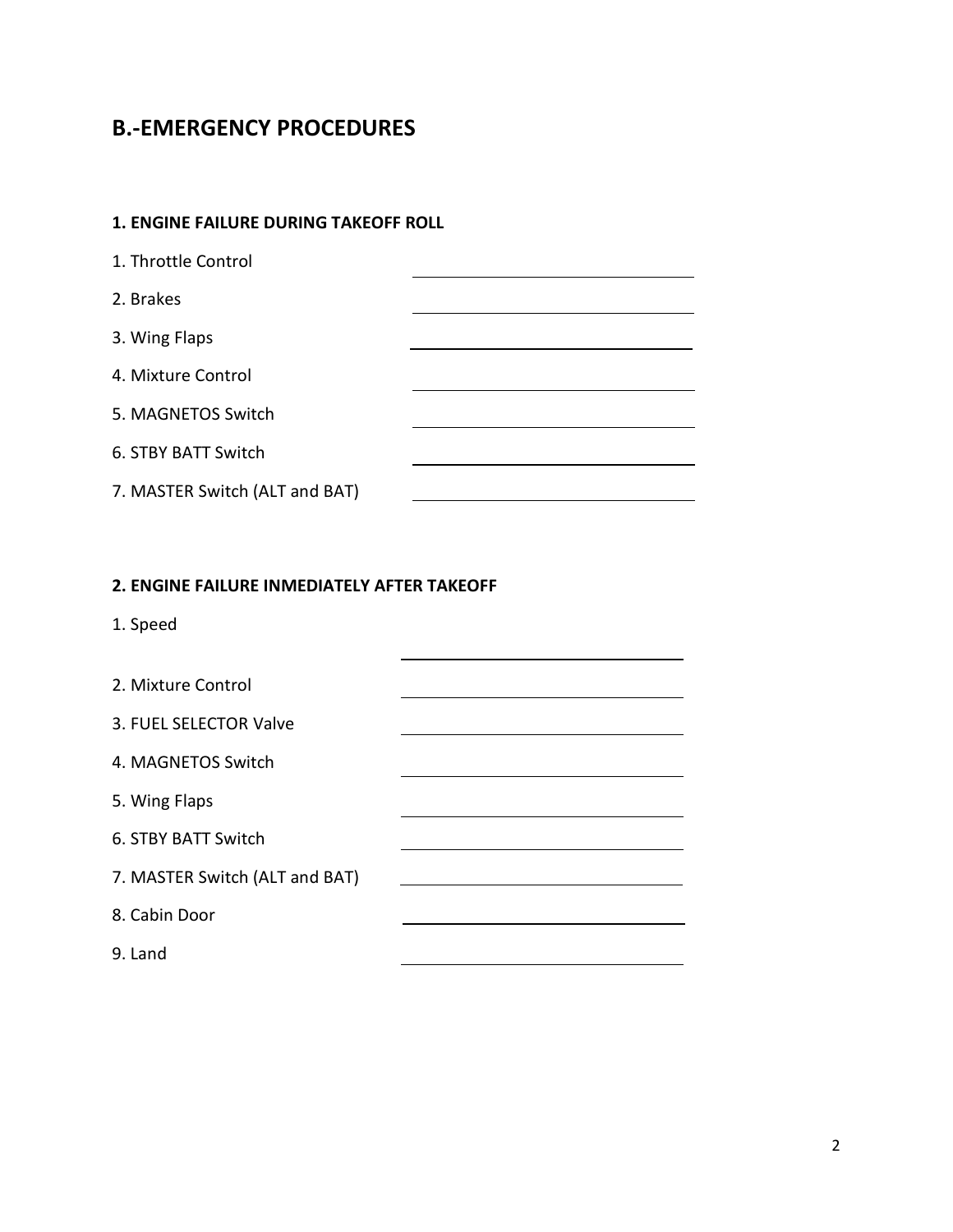|  |  |  |  |  | 3. ENGINE FAILURE DURING FLIGHT (Restart Procedures) |
|--|--|--|--|--|------------------------------------------------------|
|--|--|--|--|--|------------------------------------------------------|

| 1. Airspeed                      |                                                         |
|----------------------------------|---------------------------------------------------------|
| 2. FUEL SELECTOR Valve           |                                                         |
| 3. FUEL PUMP Switch              |                                                         |
| 4. Mixture Control               |                                                         |
| 5. MAGNETOS Switch               |                                                         |
|                                  |                                                         |
| <b>4. DURING START ON GROUND</b> |                                                         |
| 1. MAGNETOS Switch               |                                                         |
|                                  |                                                         |
| <b>IF ENGINE STARTS:</b>         |                                                         |
| 2. Power                         |                                                         |
| 3. Engine                        |                                                         |
|                                  |                                                         |
| IF ENGINE FAILS TO START:        |                                                         |
| 1. Throttle Control              |                                                         |
| 2. Mixture Control               |                                                         |
| 3. MAGNETOS Switch               |                                                         |
| 4. FUEL SELECTOR Valve           |                                                         |
| 5. FUEL PUMP Switch              |                                                         |
| 6. MAGNETOS Switch               |                                                         |
| 7. STBY BATT Switch              |                                                         |
| 8. MASTER Switch (ALT and BAT)   | <u> 1989 - Johann Stein, mars an de Brasilia (b. 19</u> |
| 9. Engine                        |                                                         |
| 10. Parking Brake                |                                                         |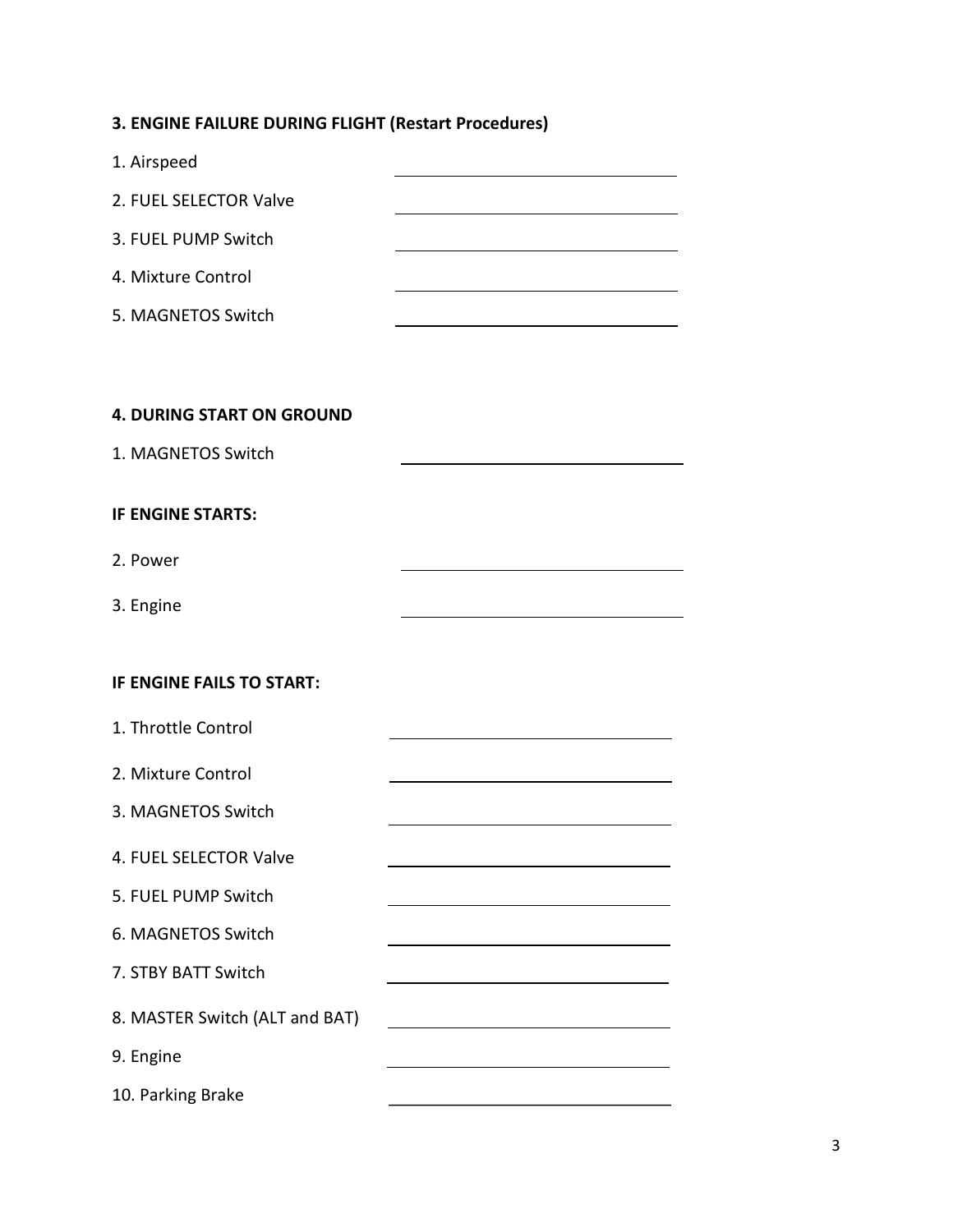| 11. Fire Extinguisher |  |
|-----------------------|--|
| 12. Airplane          |  |
| 13. Fire              |  |
| 14. Fire Damage       |  |

#### **5. ENGINE FIRE IN FLIGHT**

| 1. Mixture Control             |  |
|--------------------------------|--|
| 2. FUEL SELECTOR Valve         |  |
| 3. FUEL PUMP Switch            |  |
| 4. MASTER Switch (ALT and BAT) |  |
| 5. Cabin Vents                 |  |
| 6. CABIN HT and CABIN AIR      |  |
| 7. Airspeed                    |  |
| 8. Forced Landing              |  |

### **6. FORCED LANDINGS**

| 1. Pilot and Passenger Seat Backs |  |
|-----------------------------------|--|
| 2. Seats and Seat Belts           |  |
| 3. Airspeed                       |  |
|                                   |  |
| 4. Mixture Control                |  |
| 5. FUEL SELECTOR Valve            |  |
| 6. MAGNETOS Switch                |  |
| 7. Wing Flaps                     |  |